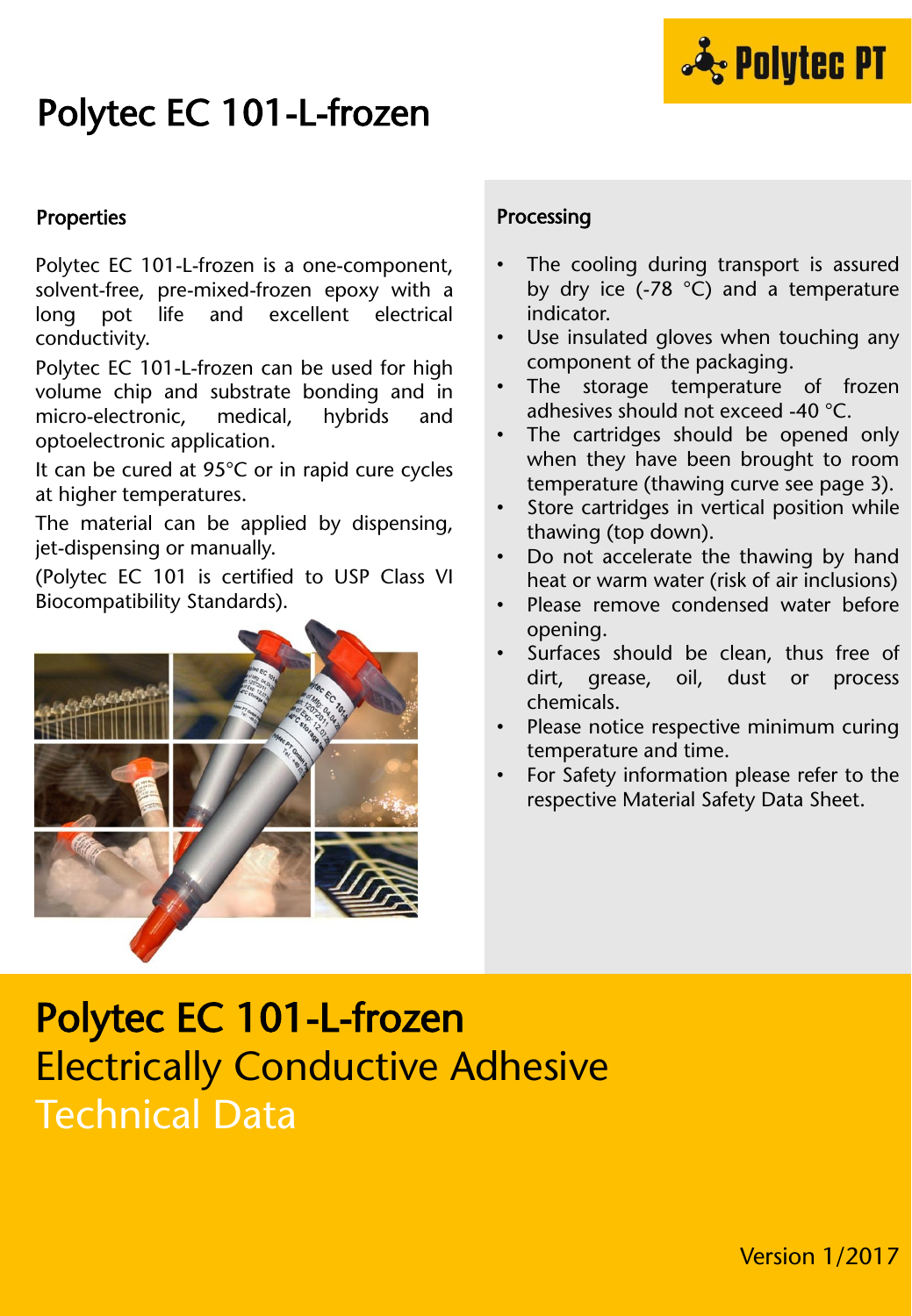

## Polytec EC 101-L-frozen

| Properties in uncured state                            | Method                       | Unit                     | <b>Technical Data</b>        |
|--------------------------------------------------------|------------------------------|--------------------------|------------------------------|
| <b>Chemical basis</b>                                  | $\overline{\phantom{a}}$     |                          | Epoxy                        |
| No. of components                                      | $\overline{\phantom{a}}$     | $\overline{\phantom{a}}$ | $\mathbf{1}$                 |
| Mixing ratio (weight)                                  | $\qquad \qquad \blacksquare$ | $\overline{\phantom{a}}$ | $\overline{\phantom{a}}$     |
| Mixing ratio (volume)                                  |                              |                          | $\overline{\phantom{a}}$     |
| Pot life at 23°C.                                      | <b>TM 702</b>                | h                        | 48                           |
| Storage Stability at -40°C                             | <b>TM 701</b>                | months                   | 12                           |
| Consistency                                            | <b>TM 101</b>                |                          | <b>Creamy Paste</b>          |
| Density Mix                                            | TM 201.2                     | g/cm <sup>3</sup>        | 2.90                         |
| Density A-Part                                         | TM 201.2                     | g/cm <sup>3</sup>        | $\qquad \qquad \blacksquare$ |
| Density B-Part                                         | TM 201.2                     | g/cm <sup>3</sup>        | $\overline{\phantom{a}}$     |
| Type of filler                                         | $\overline{\phantom{a}}$     | $\overline{\phantom{a}}$ | Silver                       |
| Max. particle size                                     | $\overline{\phantom{a}}$     | <b>um</b>                | $30$                         |
| Viscosity Mix 84 s <sup>-1</sup> at 23°C               | TM 202.1                     | mPa·s                    | 7 0 0 0                      |
| Viscosity A-Part 84 s <sup>-1</sup> at 23°C            | TM 202.1                     | mPa·s                    | $\overline{\phantom{a}}$     |
| Viscosity B-Part 84 s <sup>-1</sup> at 23 $^{\circ}$ C | TM 202.1                     | mPa·s                    | $\overline{\phantom{a}}$     |

| Properties in cured* state                 | Method                 | Unit              | <b>Technical Data</b> |
|--------------------------------------------|------------------------|-------------------|-----------------------|
| Color                                      | <b>TM 101</b>          |                   | Silver                |
| Hardness (Shore D)                         | DIN EN ISO 868         |                   | 85                    |
| Temperature resistance continuous          | <b>TM 302</b>          | $^{\circ}$ C      | $-55/+200$            |
| Temperature resistance short term          | <b>TM 302</b>          | $^{\circ}$ C      | $-55/+300$            |
| <b>Degradation Temperature</b>             | <b>TM 302</b>          | $^{\circ}$ C      | $+400$                |
| Glass Transition Temperature $(T_q)$       | <b>TM 501</b>          | $^{\circ}$ C      | 80                    |
| Coefficient of thermal expansion $(Tq)$    | ISO 11359-2            | ppm               | 40                    |
| Coefficient of thermal expansion ( $>Ta$ ) | ISO 11359-2            | ppm               | 114                   |
| Thermal conductivity                       |                        | $W/m \cdot K$     | 1.5                   |
| Specific volume resistivity                | <b>DIN EN ISO 3915</b> | $\Omega$ ·cm      | $1 - 4 \cdot 10^{-4}$ |
| Electrical conductivity                    | <b>DIN EN ISO 3915</b> | S/m               | $1 - 0.25 \cdot 10^6$ |
| Elasticity modulus                         | TM 605                 | N/mm <sup>2</sup> | 7 0 0 0               |
| Tensile Strength                           | TM 605                 | N/mm <sup>2</sup> | 34                    |
| Lap shear strength (Al/Al)                 | TM 604                 | N/mm <sup>2</sup> | $\frac{1}{2}$         |
| Elongation at break                        | TM 605                 | $\%$              | 1.1                   |
| Water absorption 24 h, 23°C                | <b>TM 301</b>          | $\frac{0}{0}$     | 0.4                   |

\*The above data has been determined with samples cured at 150°C. Please notice, by varying the curing temperature these properties can be influenced to some extend.